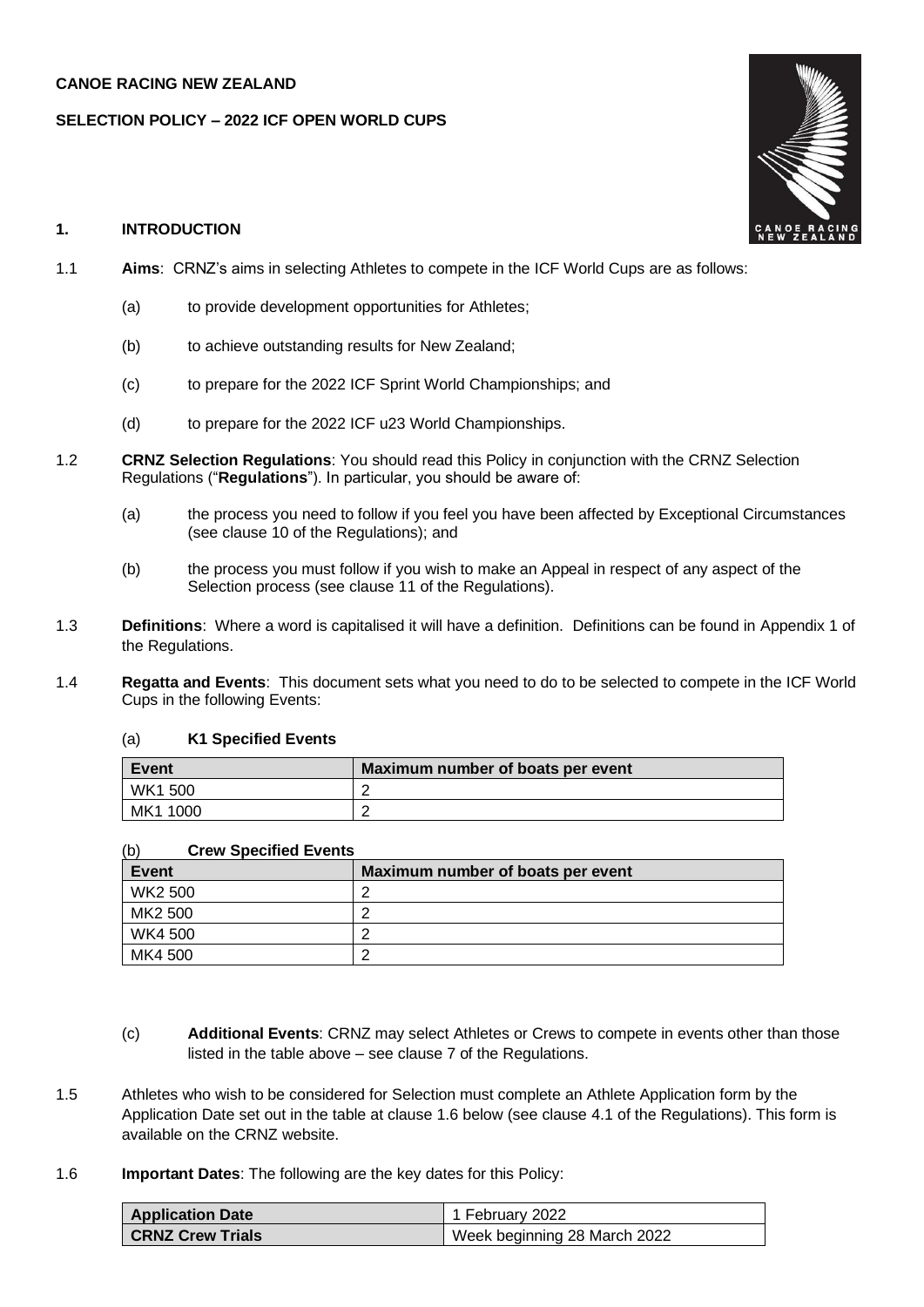| <b>Selection Date</b> | May 2022 |
|-----------------------|----------|
|-----------------------|----------|

## 1.7 **Funding and Support**: If you are selected, you will be eligible for the following funding and support from CRNZ:

| <b>Elite Squad</b>                         | Full funding and support              |
|--------------------------------------------|---------------------------------------|
| <b>HP Squad</b>                            | ~50% subsidy from CRNZ                |
| Development Squad                          | 20-30% subsidy from CRNZ              |
| <b>Invitation Squad/Non-Squad Athletes</b> | Negotiated with athletes individually |

1.8 **Cost**: The full cost of the World Cup trip is approximately \$10,000 per athlete. This cost will be subsidised for athletes according to clause 1.7 above.

## **2. PROCESS**

- 2.1 **Outline:** In order to be selected, you need to:
	- (a) meet all of the Eligibility Criteria see Part 2 of the Regulations; and
	- (b) earn Nomination see clause 3 below and Part 3 of the Regulations
	- (c) meet the Performance Criteria set out at clause 4 below see Part 4 of the Regulations (subject to any Exceptional Circumstances).

#### **3. NOMINATION**

# 3.1 **K1 Specified Events (WK1 500m and MK1 1000m) – Invitation to Trial**:

- (a) The A Final of each Specified Event at the 2022 National Championship will be the first race of the Trial for that Event. Please refer to section 3.3 below for the Trial format.
- (b) The first three (3) competitors in each division are eligible to compete in the second Trial race.
- (c) If there is a different winner in the second Trial race, then only the two different Trial race winners will proceed to a third and deciding Trial race.
- (d) Subsequent K1 Trial races may take place during or immediately following the 2022 National Championships.
- (e) Eligible athletes and their coaches will be notified in advance and in writing of the K1 Trial schedule.
- 3.2 **K1 Events – Trial Races Run Concurrently:** Trial Races of the same distance may be run concurrently where one or more competitors is eligible for multiple divisions in the same gender (for example Open or U23).
- 3.3 **K1 Events – Format of Trial:** The format of the Trial will be the number of races necessary to find up to two Athletes to be Nominated for the World Cups:
	- (a) All Trial races will take place on a buoyed race-course on Lake Karapiro.
	- (b) For Trial races 2 and 3, athletes will be designated specific lanes and where possible, will be separated by at least one lane to ensure there is no wash riding.
	- (c) Trial races will have a starter and finish line judge. Trial Athletes will be given Rover GPS devices to ensure race time and distance accuracy.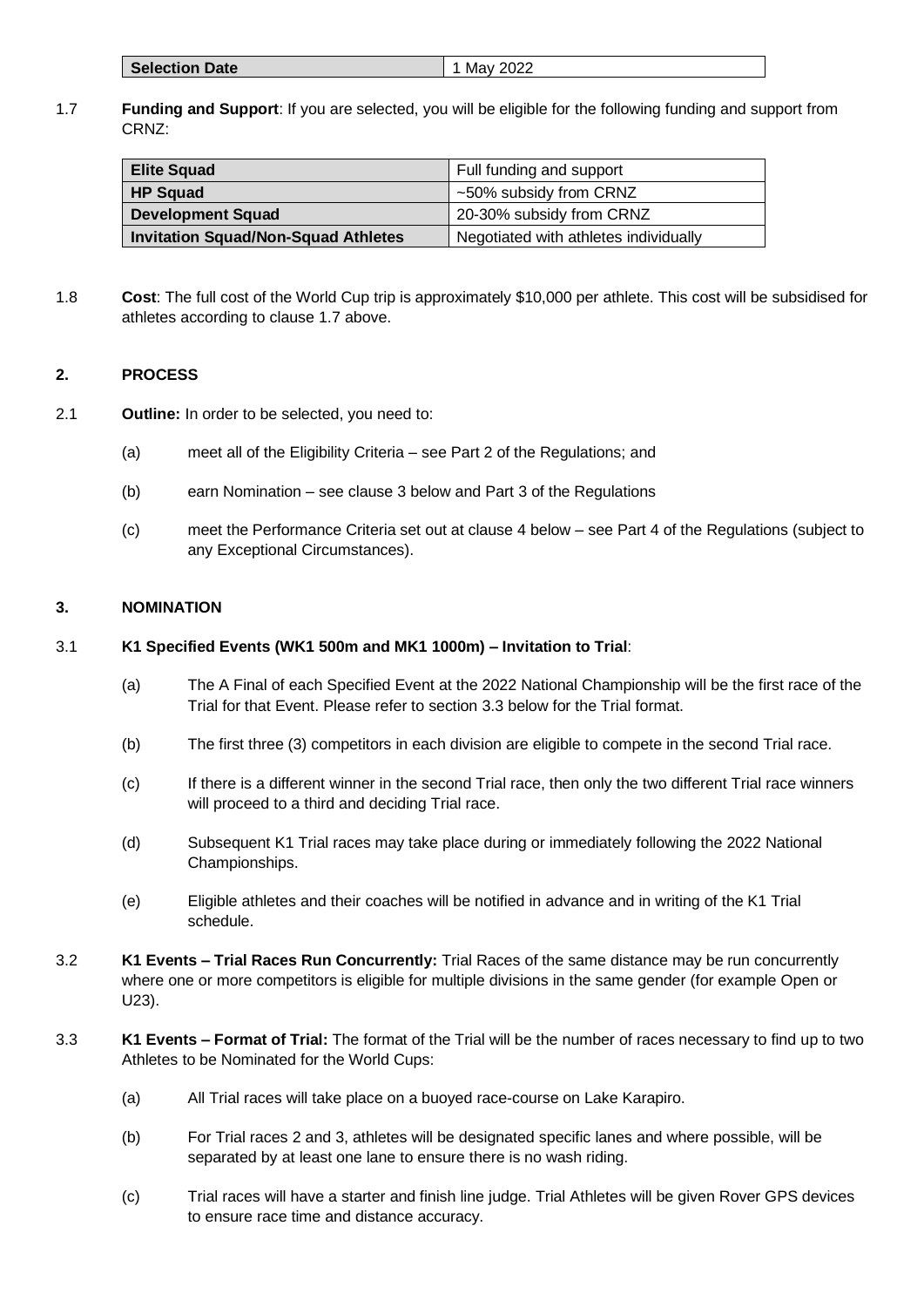- (d) **First Athlete:** The first Athlete to be nominated will be the first Athlete in that event to win two Trial races.
- (e) **Second Athlete:** The second Athlete to be nominated will be determined as follows:
	- (i) In the first instance, the second Athlete to be nominated will have won either Trial race 1 or Trial race 2 but was unsuccessful in winning Trial race 3.
	- (ii) If there is only one athlete who is successful in winning the first two Trial races then at the conclusion of Trial race two, results from the top 3 athletes will be aggregated.  $1<sup>st</sup>$  place in a race gets 1 point,  $2<sup>nd</sup>$  place gets 2 points, and so on.
	- (iii) the Athlete with the lowest aggregate score (who is not the winner of the Trial as set out in cl 3.3 (a) above) is the second Athlete.
	- (iv) If two Athletes have the same aggregate score at the conclusion of the first two Trial races and following the process set out in subclauses (a) and (b) above, one further race will be held between those two Athletes to determine the second Athlete to be nominated.
- 3.4 **Crew Events – Pre-Conditions:** Athletes must fulfil the following pre-conditions:
	- (a) Compete in the 2022 CRNZ Sprint Nationals in an Open K1 event;
	- (b) Be a member of one of the following CRNZ Sprint Squads;
		- (i) Elite
		- (ii) HP
		- (iii) Development
		- (iv) Invitation
	- (c) If invited, take part in CRNZ Crew boat assessments.
- 3.5 **Crew Events - Nomination Factors:** The relevant CRNZ Lead Coach, in consultation with the Selectors, will consider the following Factors:
	- (a) any one or more of the Nomination Factors set out in clause 6.3 of the Regulations; and
	- (b) where relevant, the opportunity to allow Athletes to prepare for the ICF Sprint World Championship and/or ICF u23 World Championship.
- 3.6 **Information for Athletes:** The relevant CRNZ Lead Coach will provide Athletes with an outline of the Nomination Process by 1 February 2022. The outline will contain the following information:
	- (a) the approximate format of crew assessment trials; and
	- (b) the Nomination Factors which the Lead Coaches propose to consider.

# **4. PERFORMANCE CRITERIA AND SELECTION**

- 4.1 **Performance Criteria**: Selectors must be satisfied that an Athlete or Crew has the potential to achieve at least the following standard at the 2022 ICF World Cups:
	- (a) K1 Events A Final placing
	- (b) Crew Events B Final placing